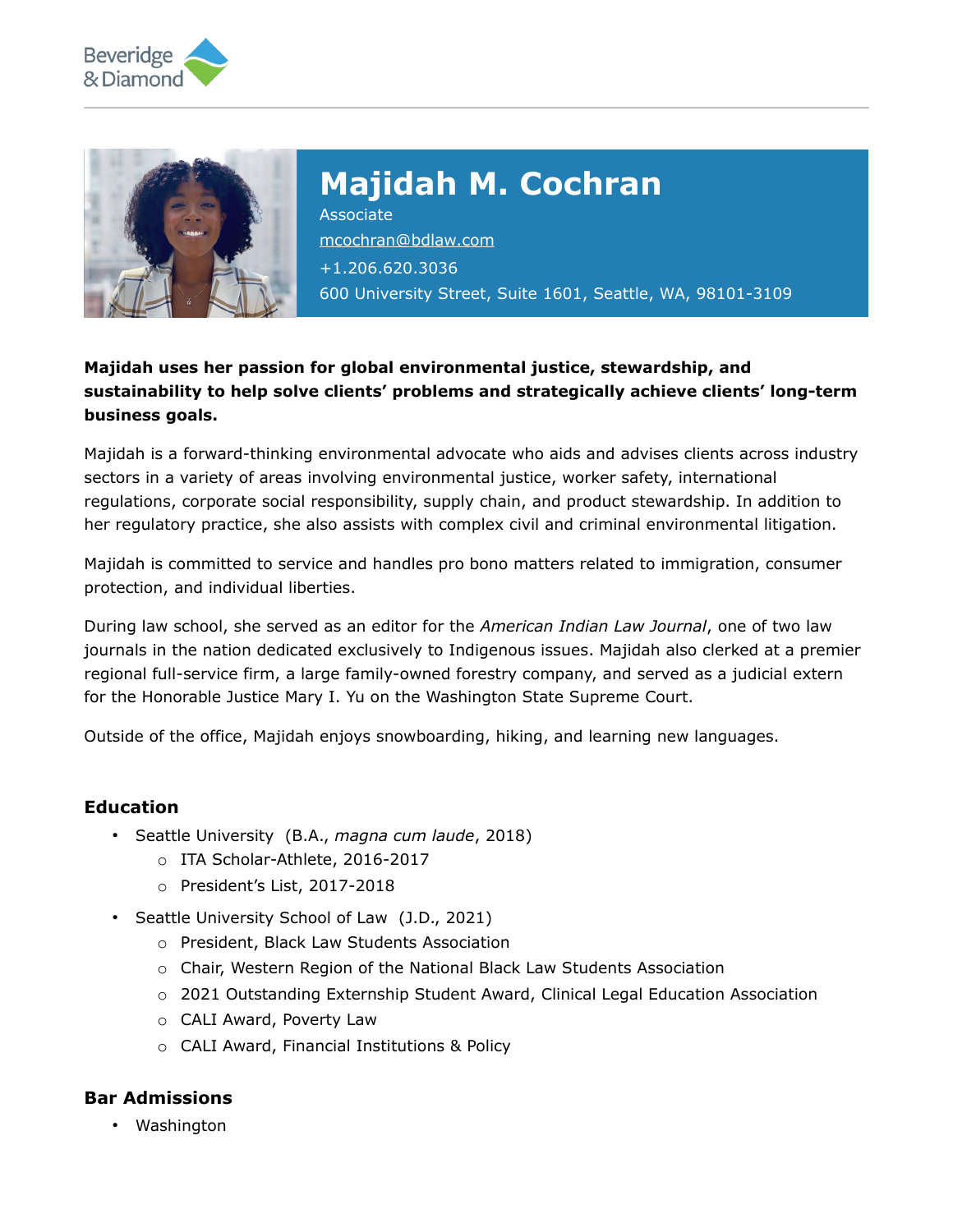

# **Professional Affiliations**

- American Bar Association
	- o Section of Environment, Energy, and Resources
	- o Business Law Section
- National Bar Association
	- o Young Lawyers Division
	- o Environmental, Energy, & Public Utilities Law Section
- Loren Miller Bar Association
- Filipino Lawyers of Washington
- Washington Women Lawyers

# **Community Involvement**

- EarthCorps
- Lavender Rights Project

# **Honors & Awards**

• Fellow, National Bar Association Associate Advancement Academy for Excellence 2021-2022

# **Languages**

•

Spanish (Proficient – intermediate conversational and written)

# **Publications**

Updated June 8, 2022

**Washington State's Economy-Wide Climate Plan Takes Shape: Ecology Seeks Comment on Proposed Climate Commitment Act Program Rule** Beveridge & Diamond

Updated March 28, 2022

**FERC Issues New Draft Policy for Natural Gas Project Certifications, for the First Time Formalizes Consideration of Environmental Justice Issues** Beveridge & Diamond